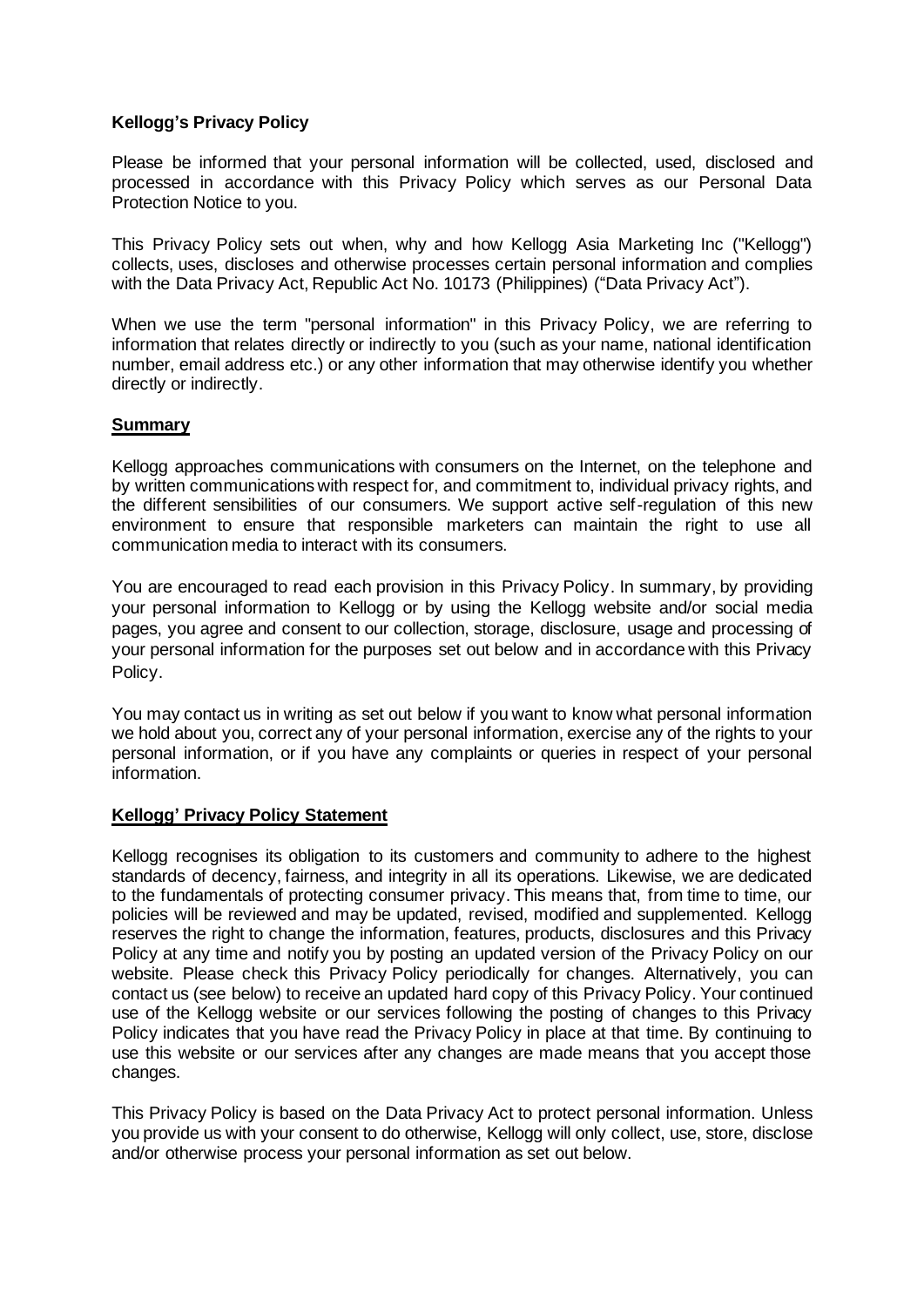# **Gathering and Use of Personal Information**

Kellogg may collect and retain personal information (such as your name, identification card or work permit number (where applicable), email address, home address and telephone number) from a variety of sources. This includes personal information that:

- (a) is provided to us when you contact us (either by submitting a form (online or otherwise), writing to or calling us) or participate in a Kellogg consumer contest or promotion;
- (b) is collected automatically by your visits to and activities on our website and social media pages; or
- (c) is collected from other sources, such as our third party partners or platform providers.

Generally, Kellogg will not collect any sensitive personal information (such as information relating to racial or ethnic origin, membership of political bodies, religion or trade unions, criminal records, state of health or medical history), unless where required by law or with your express consent. If Kellogg hold any sensitive personal information about you, such information will only be processed and/or disclosed by Kellogg for the purpose for which it was provided. If Kellogg asks for sensitive personal information, Kellogg will explain the reason for such request prior to or at the time of collection of such information.

Any personal information which Kellogg does receive will be used for the following purposes:

- (a) to administer, run or otherwise manage any contests or promotions that you have entered into, including to contact and communicate with you in relation to such contest or promotions;
- (b) to process and respond to queries, requests, applications, complaints and feedback from you;
- (c) to manage your registration or subscription to our newsletter and any other marketing materials;
- (d) to create a database record of information about you in order to understand and assess your interests, wants and needs;
- (e) to send you marketing information about our goods or services including notifying you of our marketing events, initiatives and promotions, lucky draws, membership and rewards schemes, products and services tailored to your interest;
- (f) for the purposes of managing our everyday business needs regarding your participation in our contest or promotion, your enquiries and request and our product, quality, communications, services and website improvement;
- (g) for other legitimate business purposes, including fraud detection and prevention purposes, maintenance of business records and compliance with our legal obligations; and/or
- (h) any other incidental business purposes related to or in connection with the above.

Only where indicated (for example in the contest entry form, requests for information from Kellogg or where required by law), is it obligatory for you to provide your personal information to us. Failure to provide such personal information may result in us being unable to provide you with the services or information requested. Occasionally we may also ask on a voluntary basis for personal information for our own internal use (e.g. for training, marketing and research), but we still maintain your privacy and will not sell this information to third parties. Only those who ask for information from us will receive communications from us (if we email you, then please refer to our online privacy policy on our website).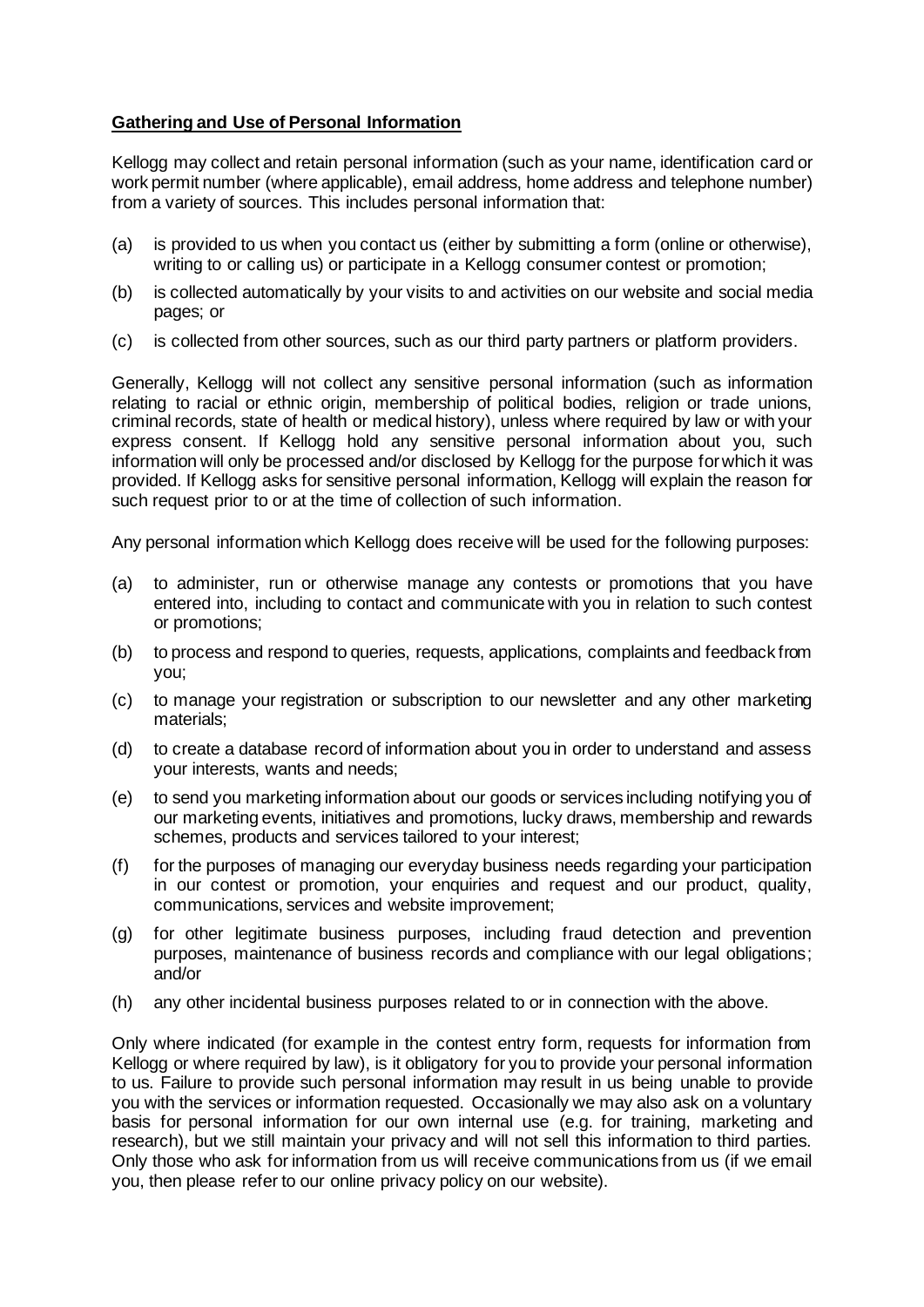## **Disclosure to third parties**

Being a part of a multinational organisation, Kellogg may share your personal information within the Kellogg Company group and with selected third parties, which may be located within or outside of the country of your jurisdiction, in the following circumstances:

- (a) within the Kellogg Company group, including its employees, affiliates and subsidiaries, for various reasons relating to Kellogg business including but not limited to product, services and communications improvements, internal trainings, customer strategy and growth, investment and any corporation-related exercise such as restructuring, merger or divestment;
- (b) our third party service providers, such as mailing houses, call centres and information technology service providers;
- (c) government authorities or other third parties, if required by law or reasonably necessary to protect our rights, legal interests, property or safety of others or ourselves.

Kellogg may also provide or transfer your personal information to the entities located outside of Philippines to administer, implement and/or operate certain functions or services on our behalf. To the extent that your personal information is transferred to or retained or processed in a place outside of Philippines, Kellogg will undertake reasonable measures for protecting that personal information.

Save for the above, Kellogg will not sell, disclose, provide or transfer your personal information to any third parties without your consent unless:

- (a) required by law;
- (b) to implement our terms and conditions (for example a contest); or
- (c) to protect the rights, property or the safety of any member of the public or Kellogg.

#### **Data retention**

Any personal information that you provide Kellogg will be stored on a secure Cloud server located in the United States of America. The Cloud server is maintained by Kellogg ultimate parent company, Kellogg Company. As the Cloud server is maintained by Kellogg Company, Kellogg Company may access and process your personal information for the purposes of maintaining and administrating your personal information on the Cloud server and for internal purposes only.

Your personal information will be stored in a database for two years (after inquiries, requests are acted upon) after which physical records shall be disposed of through shredding, while digital files shall be anonymized.

## **Your rights**

You have the right to access and correct the personal information that we process about you. Where we process your personal information for direct marketing purposes, you have the right to object at any time to such processing. If you object to processing for direct marketing purposes, we will no longer process your personal information for such purposes.